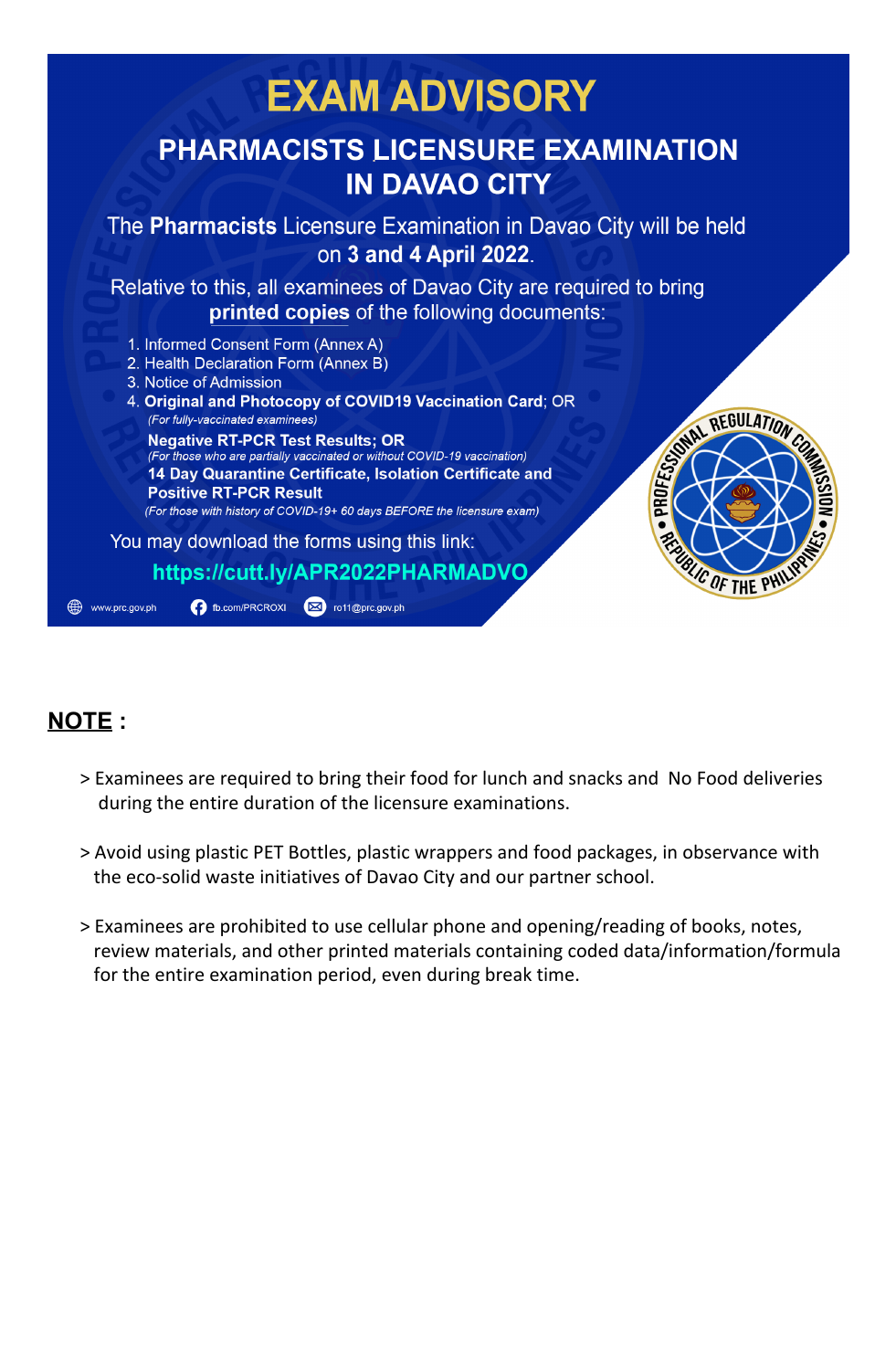

#### School : ATENEO DE DAVAO UNIVERSITY

## **Address :** MATINA, DAVAO CITY

| <b>Building: JHS</b> |                 |                          | <b>Floor: 1ST</b> | Room/Grp No.: 1        |                                        |
|----------------------|-----------------|--------------------------|-------------------|------------------------|----------------------------------------|
|                      | Seat Last Name  | <b>First Name</b>        | Middle Name       | <b>School Attended</b> |                                        |
| No.                  |                 |                          |                   |                        |                                        |
|                      | ABDULWAHID      | CINDY JOY                | AHMAD             |                        | UNIVERSIDAD DE ZAMBOANGA (for.ZAEC)    |
| 2                    | <b>ABINES</b>   | <b>JHANREY</b>           | <b>SERENTAS</b>   |                        | TAGUM DOCTORS COLLEGE. INC.            |
| 3                    | ABRAGAN         | <b>RHEUBEN JAY</b>       | <b>ROQUINO</b>    |                        | UNIVERSITY OF SOUTHERN PHILIPPINES     |
| 4                    | <b>AGUDERA</b>  | <b>JOSE MARI ALFONSO</b> | <b>BALINAS</b>    |                        | TAGUM DOCTORS COLLEGE, INC.            |
| 5                    | <b>ALISOSO</b>  | ALYZZA FEB               | <b>GIDO</b>       |                        | MINDANAO MEDICAL FOUNDATION COLLEGE    |
| 6                    | <b>ALO</b>      | <b>RHONALYN</b>          | <b>TAMPOY</b>     |                        | DAVAO DOCTORS COLLEGE, INC.            |
| $\overline{7}$       | <b>ALQUINO</b>  | <b>RUBY JEAN</b>         | <b>LIBUTAN</b>    |                        | MINDANAO MEDICAL FOUNDATION COLLEGE    |
| 8                    | AMPATUAN        | ABDULJABBAR              | <b>HUSSAIN</b>    |                        | MINDANAO MEDICAL FOUNDATION COLLEGE    |
| 9                    | <b>ANCOG</b>    | <b>ANTOINETTE</b>        | <b>DELICA</b>     |                        | MINDANAO MEDICAL FOUNDATION COLLEGE    |
| 10                   | <b>ANTONINO</b> | NOLI JHON                | <b>MONES</b>      |                        | MINDANAO MEDICAL FOUNDATION COLLEGE    |
| 11                   | ARSENAL         | ALEX JR                  | <b>CALOPE</b>     | <b>FOUNDATION</b>      | GENERAL SANTOS DOCTORS' MEDICAL SCHOOL |
| 12                   | <b>AVILA</b>    | <b>JESSA MAE</b>         | <b>CABA</b>       |                        | TAGUM DOCTORS COLLEGE, INC.            |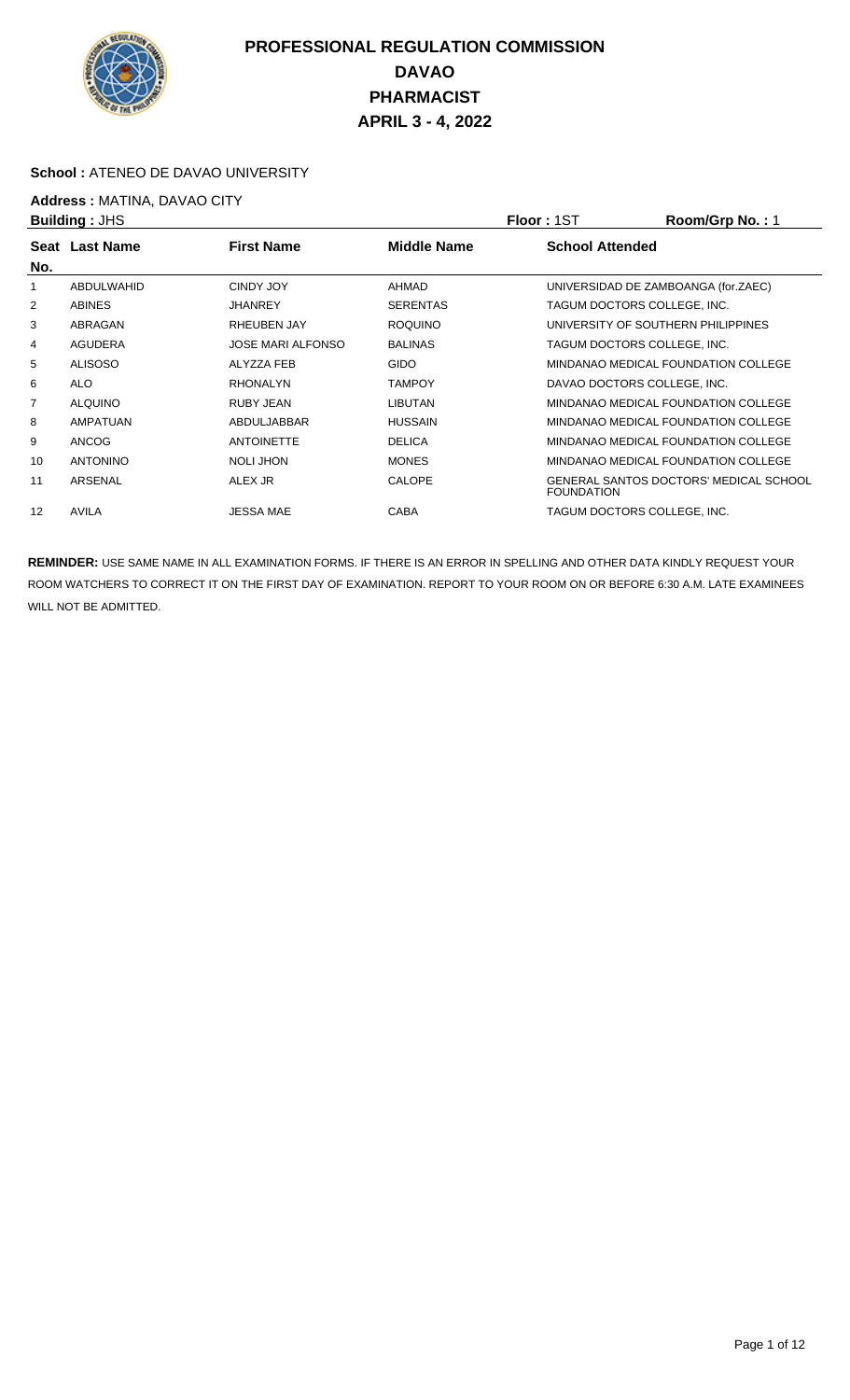

#### **School :** ATENEO DE DAVAO UNIVERSITY

## **Address : MATINA, DAVAO CITY**<br>**Building : JHS**

| <b>Building: JHS</b> |                 |                      | <b>Floor: 1ST</b>  | Room/Grp No.: 2        |                                          |
|----------------------|-----------------|----------------------|--------------------|------------------------|------------------------------------------|
| No.                  | Seat Last Name  | <b>First Name</b>    | <b>Middle Name</b> | <b>School Attended</b> |                                          |
| 1                    | AVILA           | <b>JUVELYN</b>       | <b>BAYLOSES</b>    |                        | TAGUM DOCTORS COLLEGE. INC.              |
| 2                    | <b>BACOLOD</b>  | QUENIE LOU           | ANSAN              |                        | TAGUM DOCTORS COLLEGE, INC.              |
| 3                    | <b>BAGAFORO</b> | <b>JAQUELYN</b>      | <b>QUIMPO</b>      |                        | UNIVERSITY OF SOUTHERN MINDANAO-KABACAN  |
| 4                    | <b>BALACUIT</b> | <b>SHAILU GRACIE</b> | <b>BALTAZAR</b>    |                        | UNIVERSITY OF SOUTHERN PHILIPPINES       |
| 5                    | <b>BALBUENA</b> | <b>GENEVA</b>        | <b>CABRERA</b>     | <b>KIDAPAWAN</b>       | KIDAPAWAN DOCTORS COLLEGE, INC-          |
| 6                    | <b>BALOLOT</b>  | <b>ELOIJA MAE</b>    | PANIAMOGAN         | <b>DAVAO</b>           | UNIVERSITY OF THE IMMACULATE CONCEPTION- |
| 7                    | <b>BANUAG</b>   | <b>LAREEN KAYE</b>   | <b>ESTRERA</b>     |                        | MINDANAO MEDICAL FOUNDATION COLLEGE      |
| 8                    | <b>BARCENAS</b> | EVE VAN QUINCY       | <b>LOBOG</b>       |                        | TAGUM DOCTORS COLLEGE, INC.              |
| 9                    | <b>BARON</b>    | <b>GESELL GRACE</b>  | <b>DEGUITO</b>     |                        | UNIVERSITY OF SOUTHERN PHILIPPINES       |
| 10                   | <b>BAUZON</b>   | RAIZAH LEI           | <b>RUIZ</b>        |                        | MINDANAO MEDICAL FOUNDATION COLLEGE      |
| 11                   | <b>BAYLON</b>   | MICHAEL JOHN         | ARAÑA              | <b>KIDAPAWAN</b>       | KIDAPAWAN DOCTORS COLLEGE, INC-          |
| 12                   | <b>BENDIJO</b>  | <b>JEFFENY</b>       | <b>RULETE</b>      | <b>FOUNDATION</b>      | GENERAL SANTOS DOCTORS' MEDICAL SCHOOL   |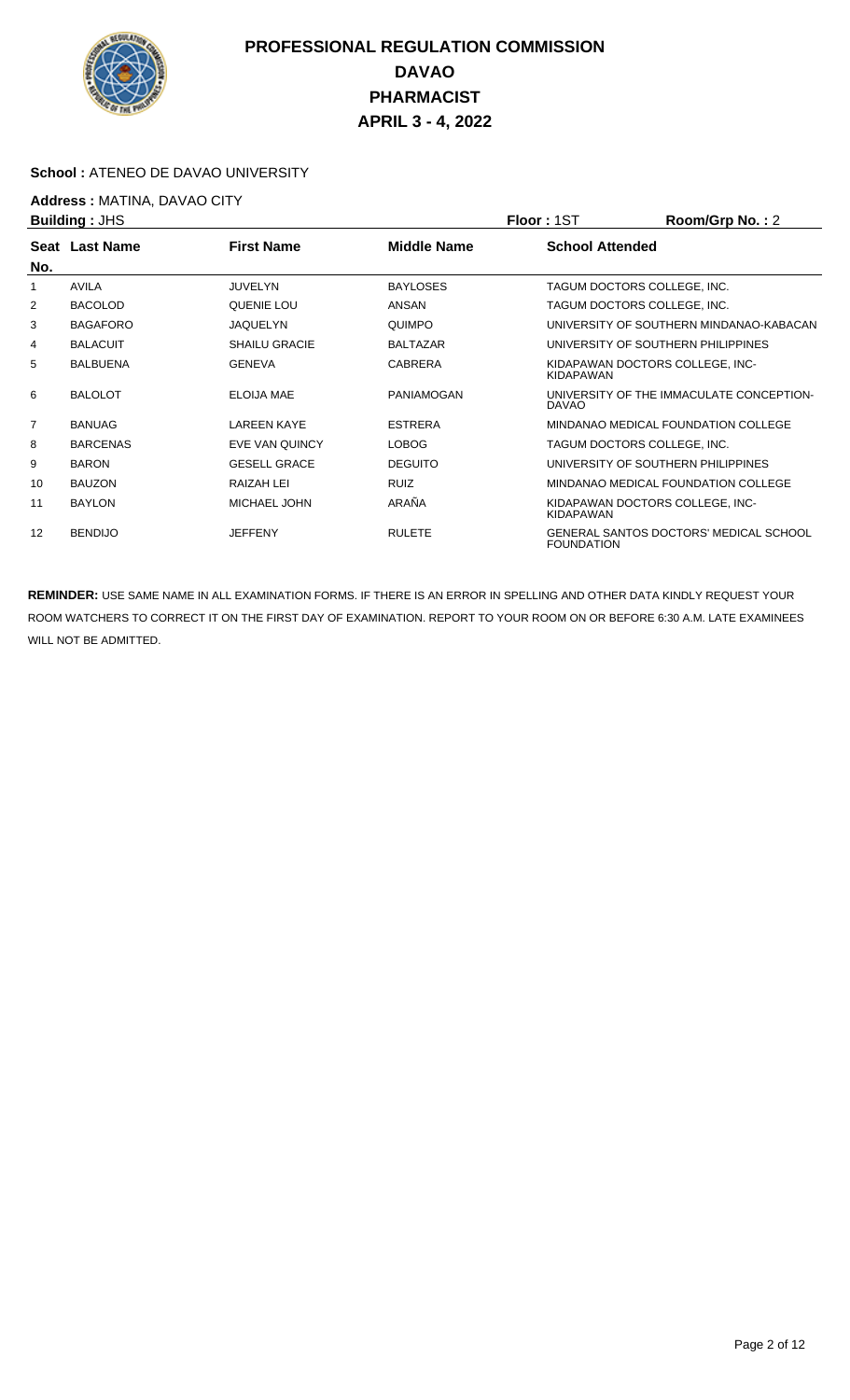

#### **School :** ATENEO DE DAVAO UNIVERSITY

## **Address : MATINA, DAVAO CITY**<br>**Building : JHS**

| <b>Building: JHS</b> |                  |                    |                    | <b>Floor: 1ST</b>                  | Room/Grp No.: 3                             |
|----------------------|------------------|--------------------|--------------------|------------------------------------|---------------------------------------------|
|                      | Seat Last Name   | <b>First Name</b>  | <b>Middle Name</b> | <b>School Attended</b>             |                                             |
| No.                  |                  |                    |                    |                                    |                                             |
|                      | <b>BETOL</b>     | <b>FLORA</b>       | <b>JOHNSING</b>    | UNIVERSITY OF SOUTHERN PHILIPPINES |                                             |
| 2                    | <b>BULAQUIÑA</b> | JONATHAN           | <b>SALOMON</b>     | SAN PEDRO COLLEGE-DAVAO CITY       |                                             |
| 3                    | <b>BULAY</b>     | DEBBIE JOYCE       | LOYOLA             |                                    | MINDANAO MEDICAL FOUNDATION COLLEGE         |
| 4                    | <b>BURAHANI</b>  | <b>ELLIEZA</b>     | ABEAR              | UNIVERSITY OF SOUTHERN PHILIPPINES |                                             |
| 5                    | <b>CAGAS</b>     | <b>EMMA GRACE</b>  | <b>VARGAS</b>      | TAGUM DOCTORS COLLEGE, INC.        |                                             |
| 6                    | CALAGUE          | RAVEN              | <b>IGNES</b>       | DAVAO DOCTORS COLLEGE, INC.        |                                             |
| $\overline{7}$       | <b>CAMUS</b>     | <b>CLARENCE</b>    | <b>MONTON</b>      | SOUTHWESTERN UNIVERSITY            |                                             |
| 8                    | <b>CANAPIA</b>   | <b>JUNAINAH</b>    | ALI                | SAN PEDRO COLLEGE-DAVAO CITY       |                                             |
| 9                    | CARPIO           | <b>BETTINA</b>     | DELA CRUZ          | <b>FOUNDATION</b>                  | GENERAL SANTOS DOCTORS' MEDICAL SCHOOL      |
| 10                   | <b>CATUBIG</b>   | <b>VENICE EVE</b>  | <b>JAMINILLO</b>   |                                    | ST. ALEXIUS COLLEGE (for.DOCTORS CHSF, INC) |
| 11                   | <b>CERRO</b>     | <b>NOREEN</b>      | <b>CASIPE</b>      | TAGUM DOCTORS COLLEGE, INC.        |                                             |
| 12                   | <b>COLLADO</b>   | <b>LLOYD DAVID</b> | <b>VILLAMOR</b>    | SAN PEDRO COLLEGE-DAVAO CITY       |                                             |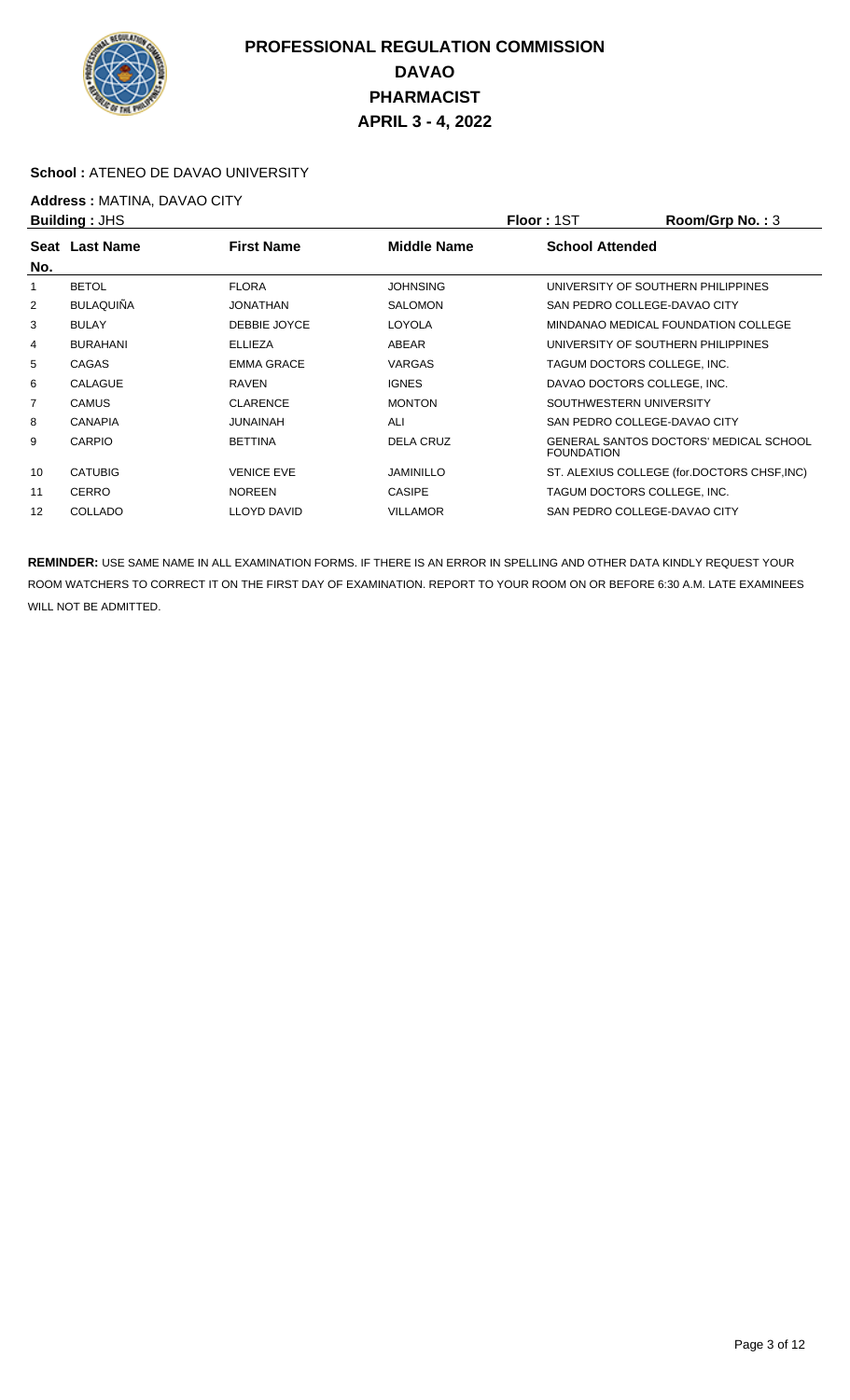

#### **School :** ATENEO DE DAVAO UNIVERSITY

# **Address : MATINA, DAVAO CITY**<br>**Building : JHS**

| <b>Building: JHS</b> |                   | <b>Floor: 1ST</b>      | Room/Grp No.: 4    |                        |                                               |
|----------------------|-------------------|------------------------|--------------------|------------------------|-----------------------------------------------|
|                      | Seat Last Name    | <b>First Name</b>      | <b>Middle Name</b> | <b>School Attended</b> |                                               |
| No.                  |                   |                        |                    |                        |                                               |
|                      | <b>CORPUZ</b>     | ERMIE                  | <b>GOTO</b>        |                        | MINDANAO MEDICAL FOUNDATION COLLEGE           |
| 2                    | <b>DANIS</b>      | <b>HESTLER JERALD</b>  | <b>MANCAO</b>      | <b>FOUNDATION</b>      | <b>GENERAL SANTOS DOCTORS' MEDICAL SCHOOL</b> |
| 3                    | <b>DAPIN</b>      | <b>DAILYN</b>          | <b>TIMTIM</b>      |                        | TAGUM DOCTORS COLLEGE, INC.                   |
| 4                    | <b>DARUCA</b>     | <b>REINA</b>           | <b>MALLORCA</b>    | <b>DAVAO</b>           | UNIVERSITY OF THE IMMACULATE CONCEPTION-      |
| 5                    | <b>DATOY</b>      | AXEL ROSE              | DELA CRUZ          |                        | MINDANAO MEDICAL FOUNDATION COLLEGE           |
| 6                    | DELA CRUZ         | <b>TONIE MAE</b>       | <b>TALOTALO</b>    | KIDAPAWAN              | KIDAPAWAN DOCTORS COLLEGE. INC-               |
| $\overline{7}$       | <b>DELA SERNA</b> | DAVID JOHN             | <b>GERODIAS</b>    |                        | NORTH VALLEY COLLEGE FOUNDATION, INC.         |
| 8                    | <b>DELINO</b>     | <b>SYDNEY CLARENCE</b> | <b>JURADA</b>      |                        | MINDANAO MEDICAL FOUNDATION COLLEGE           |
| 9                    | <b>DEQUIT</b>     | LILY FE AGNES          | <b>BESIN</b>       |                        | NORTH VALLEY COLLEGE FOUNDATION, INC.         |
| 10                   | <b>DETERA</b>     | <b>MARK WEIYNE</b>     | LIVERA             |                        | MINDANAO MEDICAL FOUNDATION COLLEGE           |
| 11                   | <b>DEVILLES</b>   | <b>LEONIEL</b>         | <b>ROLDAN</b>      | <b>KIDAPAWAN</b>       | KIDAPAWAN DOCTORS COLLEGE, INC-               |
| 12                   | <b>DIANA</b>      | <b>DREXLER</b>         | LAUM               | <b>DAVAO</b>           | UNIVERSITY OF THE IMMACULATE CONCEPTION-      |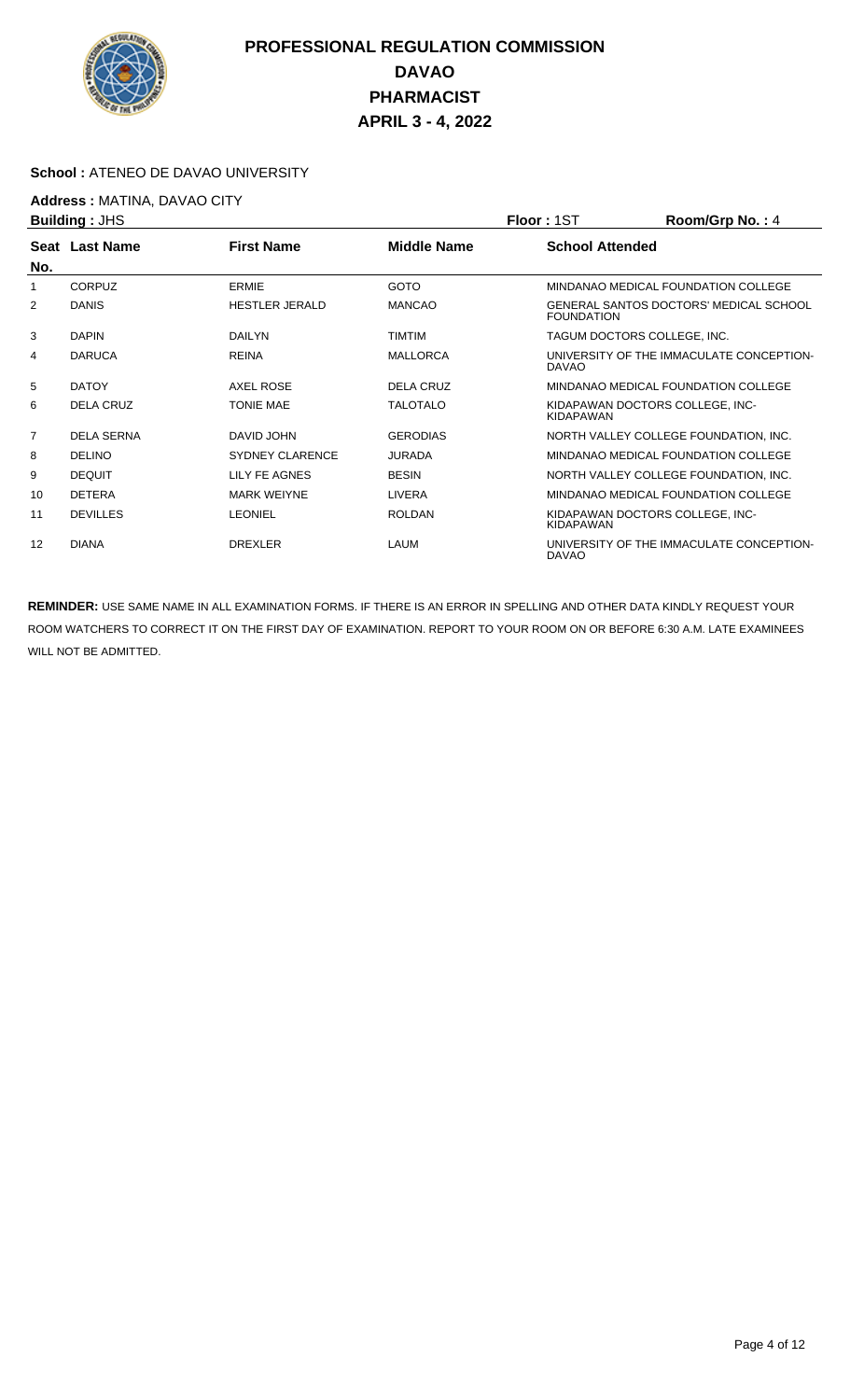

#### **School :** ATENEO DE DAVAO UNIVERSITY

## **Address : MATINA, DAVAO CITY**<br>**Building : JHS**

| <b>Building: JHS</b> |                 |                          |                    | <b>Floor: 1ST</b>                  | Room/Grp No.: 5                             |
|----------------------|-----------------|--------------------------|--------------------|------------------------------------|---------------------------------------------|
|                      | Seat Last Name  | <b>First Name</b>        | Middle Name        | <b>School Attended</b>             |                                             |
| No.                  |                 |                          |                    |                                    |                                             |
|                      | <b>DONGALO</b>  | <b>JUDIEL ANN</b>        | <b>BARTOLAY</b>    | TAGUM DOCTORS COLLEGE, INC.        |                                             |
| 2                    | <b>ESCARLAN</b> | <b>JOSE ALFONSO</b>      | <b>SORIA</b>       |                                    | MINDANAO MEDICAL FOUNDATION COLLEGE         |
| 3                    | <b>ESPINOSA</b> | <b>RON JEFFREY</b>       | <b>SOLIVIO</b>     | UNIVERSITY OF SOUTHERN PHILIPPINES |                                             |
| 4                    | <b>GANI</b>     | <b>NORHAINA</b>          | <b>TUGAYA</b>      |                                    | MINDANAO MEDICAL FOUNDATION COLLEGE         |
| 5                    | <b>GANIR</b>    | <b>RIGEL</b>             | <b>DELA FUENTE</b> |                                    | MINDANAO MEDICAL FOUNDATION COLLEGE         |
| 6                    | <b>GARDOSE</b>  | <b>LORIENEL</b>          | <b>MALASADOR</b>   | SAN PEDRO COLLEGE-DAVAO CITY       |                                             |
| $\overline{7}$       | GARDUQUE        | <b>CHRISTINE JOY</b>     | <b>TENORIO</b>     |                                    | MINDANAO MEDICAL FOUNDATION COLLEGE         |
| 8                    | <b>GIGATO</b>   | <b>JUNEIGHT</b>          | <b>PALMA</b>       | TAGUM DOCTORS COLLEGE. INC.        |                                             |
| 9                    | GO-ACO          | YENOH GIAN               | <b>DELGADO</b>     |                                    | MINDANAO MEDICAL FOUNDATION COLLEGE         |
| 10                   | <b>GODOY</b>    | <b>MARY CRIANNE ROSE</b> | <b>SUPERAL</b>     |                                    | ST. ALEXIUS COLLEGE (for.DOCTORS CHSF, INC) |
| 11                   | <b>GOMEZ</b>    | <b>ADRIAN</b>            | <b>CABARLO</b>     | SAN PEDRO COLLEGE-DAVAO CITY       |                                             |
| 12                   | <b>HABIN</b>    | <b>ANECITA</b>           | <b>BERINO</b>      | TAGUM DOCTORS COLLEGE, INC.        |                                             |
|                      |                 |                          |                    |                                    |                                             |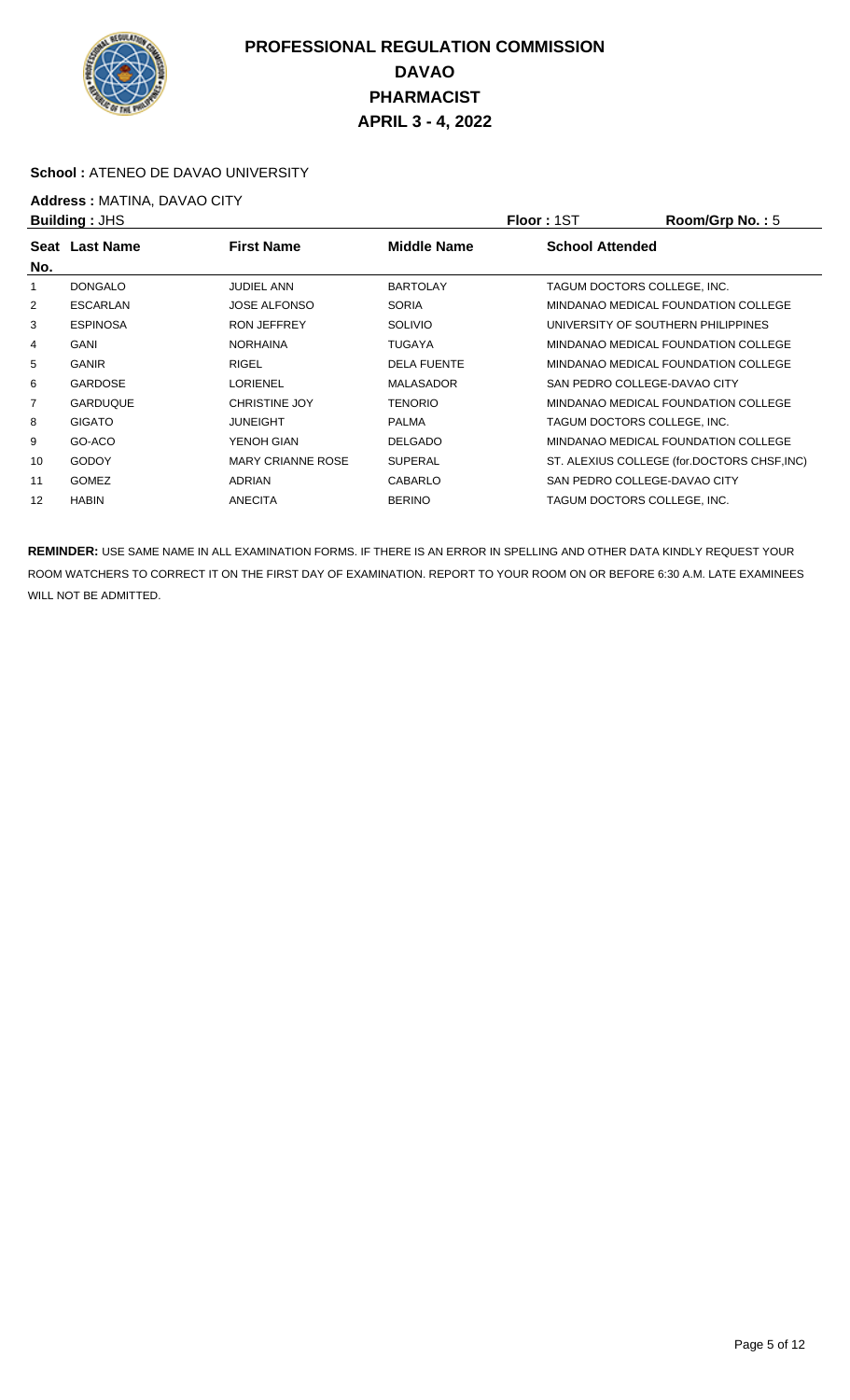

#### **School :** ATENEO DE DAVAO UNIVERSITY

## **Address :** MATINA, DAVAO CITY

|                | <b>Building: JHS</b> |                       |                    | <b>Floor: 1ST</b>      | Room/Grp No.: 6                             |
|----------------|----------------------|-----------------------|--------------------|------------------------|---------------------------------------------|
|                | Seat Last Name       | <b>First Name</b>     | <b>Middle Name</b> | <b>School Attended</b> |                                             |
| No.            |                      |                       |                    |                        |                                             |
|                | <b>HAPITAN</b>       | ALEXANDRA KEITH       | <b>ENOLPE</b>      |                        | MINDANAO MEDICAL FOUNDATION COLLEGE         |
| 2              | <b>HERRERA</b>       | <b>EUNICE</b>         | <b>LIMOS</b>       |                        | UNIVERSITY OF SOUTHERN MINDANAO-KABACAN     |
| 3              | <b>IWAG</b>          | KIM SHEENA XYZA       | <b>FABUNA</b>      |                        | UNIVERSITY OF SOUTHERN PHILIPPINES          |
| 4              | <b>JABAGAT</b>       | <b>JADE MARIE</b>     | <b>FRANZA</b>      |                        | MINDANAO MEDICAL FOUNDATION COLLEGE         |
| 5              | <b>JABILLO</b>       | ANDREA ISABELLE       | ZARATE             |                        | SAN PEDRO COLLEGE-DAVAO CITY                |
| 6              | <b>JUSON</b>         | <b>FERRY MAE</b>      | <b>COVERO</b>      |                        | UNIVERSITY OF SOUTHERN PHILIPPINES          |
| $\overline{7}$ | LABADIA              | <b>QUENNIE RICA</b>   | <b>FERRANDO</b>    |                        | DAVAO DOCTORS COLLEGE. INC.                 |
| 8              | LAGDAMIN             | <b>REA MELCHORITA</b> | <b>MELITANTE</b>   |                        | MINDANAO MEDICAL FOUNDATION COLLEGE         |
| 9              | <b>LAMPITOK</b>      | <b>MARIEL DANICA</b>  | <b>ENCISO</b>      |                        | SAN PEDRO COLLEGE-DAVAO CITY                |
| 10             | LANDAS               | <b>MAE GRACE</b>      | <b>CORDOVA</b>     |                        | UNIVERSITY OF SOUTHERN MINDANAO-KABACAN     |
| 11             | LAVILLA              | MARY JOY              | <b>LABINGPUNO</b>  |                        | NORTH VALLEY COLLEGE FOUNDATION, INC.       |
| 12             | <b>LICAYAN</b>       | <b>KATHERINE KAYE</b> | <b>GALIGAO</b>     |                        | ST. ALEXIUS COLLEGE (for.DOCTORS CHSF, INC) |
|                |                      |                       |                    |                        |                                             |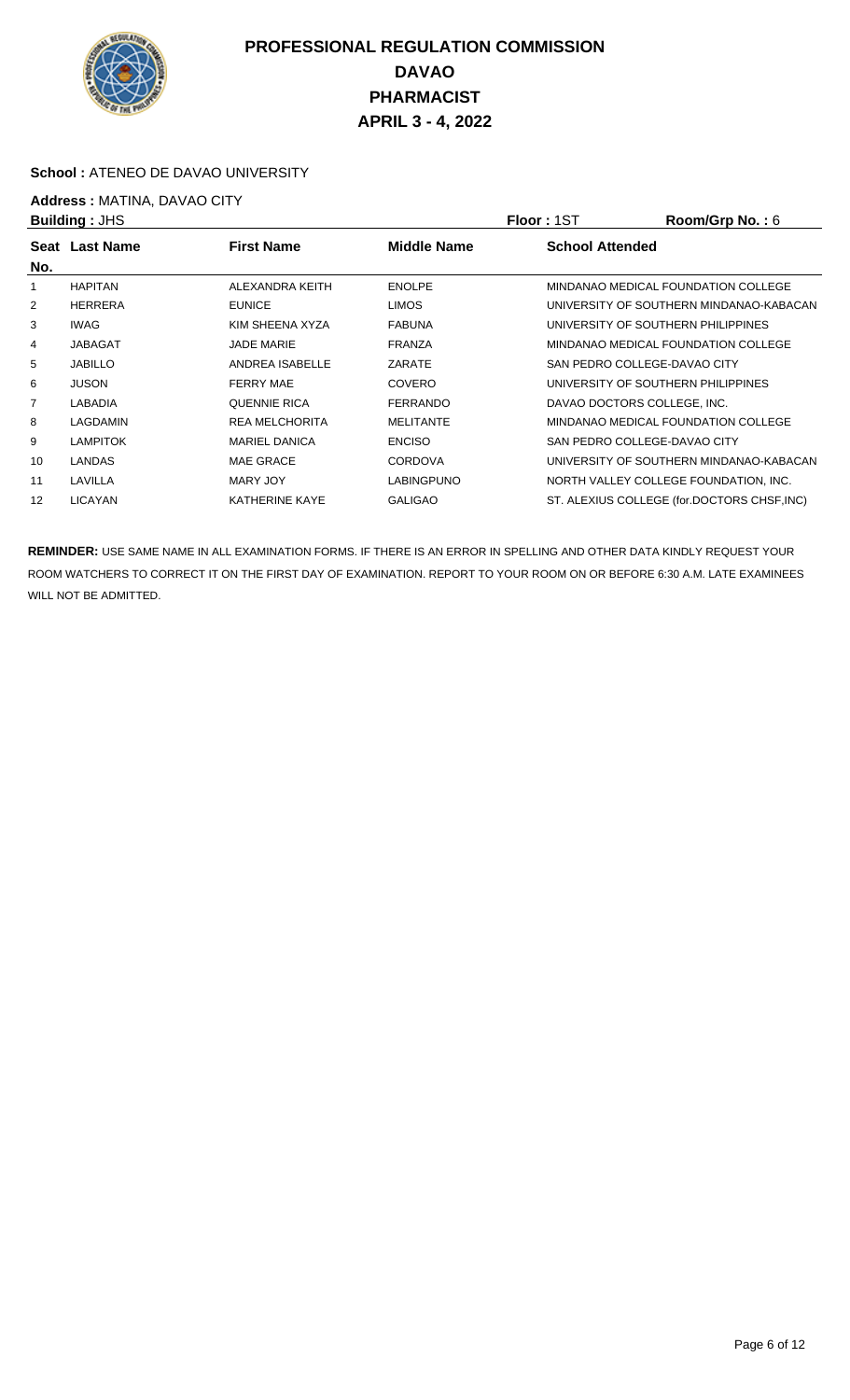

#### **School :** ATENEO DE DAVAO UNIVERSITY

**Address : MATINA, DAVAO CITY**<br>**Building : JHS** 

| <b>Building: JHS</b> |                  |                       |                  | <b>Floor: 1ST</b>                  | Room/Grp No.: 7                         |
|----------------------|------------------|-----------------------|------------------|------------------------------------|-----------------------------------------|
| No.                  | Seat Last Name   | <b>First Name</b>     | Middle Name      | <b>School Attended</b>             |                                         |
| 1                    | LIM              | <b>KRYSTIAN JULIA</b> |                  | SAN PEDRO COLLEGE-DAVAO CITY       |                                         |
| 2                    | <b>LOMBISO</b>   | <b>DIANA PRINCESS</b> | CASAMAYOR        | TAGUM DOCTORS COLLEGE. INC.        |                                         |
| 3                    | LOZADA           | <b>REGINE</b>         | <b>SALARDA</b>   | UNIVERSITY OF SOUTHERN PHILIPPINES |                                         |
| 4                    | <b>LUAYON</b>    | <b>JHELNIE</b>        | <b>CODINERA</b>  | TAGUM DOCTORS COLLEGE, INC.        |                                         |
| 5                    | LUPO             | <b>QUEENIE</b>        | <b>CAMPANER</b>  |                                    | MINDANAO MEDICAL FOUNDATION COLLEGE     |
| 6                    | <b>MADAMBA</b>   | <b>MARIZ</b>          | <b>VERGARA</b>   |                                    | UNIVERSITY OF SOUTHERN MINDANAO-KABACAN |
| 7                    | <b>MALANOG</b>   | <b>QUEENITH JOY</b>   | LLANERA          | DAVAO DOCTORS COLLEGE, INC.        |                                         |
| 8                    | <b>MANALILI</b>  | <b>RHODA</b>          | <b>DACILLO</b>   |                                    | MINDANAO MEDICAL FOUNDATION COLLEGE     |
| 9                    | <b>MAQUILING</b> | <b>CHELSEA KYLE</b>   | <b>CERVANTES</b> | SAN PEDRO COLLEGE-DAVAO CITY       |                                         |
| 10                   | <b>MARIMON</b>   | <b>BUENA AMOR</b>     | <b>ENOJO</b>     |                                    | MINDANAO MEDICAL FOUNDATION COLLEGE     |
| 11                   | <b>MARTIN</b>    | <b>JOANNA MAE</b>     | <b>MUGAS</b>     | TAGUM DOCTORS COLLEGE. INC.        |                                         |
| 12                   | <b>MASCULINO</b> | <b>IANNA JUNE</b>     | <b>LUPO</b>      |                                    | MINDANAO MEDICAL FOUNDATION COLLEGE     |
|                      |                  |                       |                  |                                    |                                         |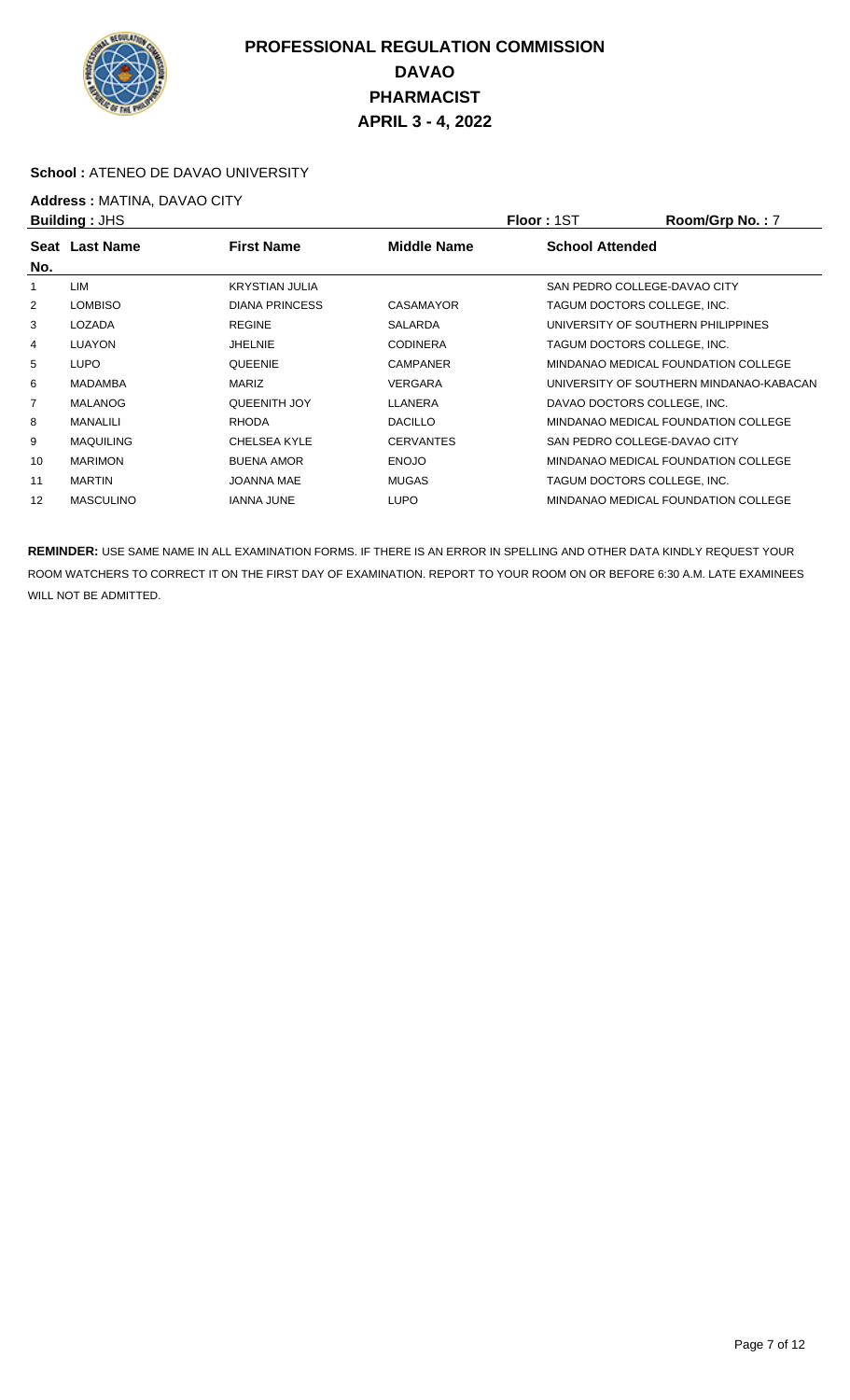

#### **School :** ATENEO DE DAVAO UNIVERSITY

# **Address : MATINA, DAVAO CITY**<br>**Building : JHS**

| <b>Building: JHS</b> |                  |                      |                    | <b>Floor: 1ST</b>           | Room/Grp No.: 8                       |
|----------------------|------------------|----------------------|--------------------|-----------------------------|---------------------------------------|
| Seat<br>No.          | Last Name        | <b>First Name</b>    | <b>Middle Name</b> | <b>School Attended</b>      |                                       |
| 1                    | MILAN            | EDENN JOY            | <b>DIGNARAN</b>    |                             | SAN PEDRO COLLEGE-DAVAO CITY          |
| $\overline{2}$       | <b>MOHAMMAD</b>  | <b>ISHAM KHYRA</b>   | <b>USMAN</b>       | DAVAO DOCTORS COLLEGE. INC. |                                       |
| 3                    | <b>MONTERO</b>   | JAMIE                | <b>MANTILLA</b>    |                             | SAN PEDRO COLLEGE-DAVAO CITY          |
| 4                    | <b>MOVIDA</b>    | KATE LALAINE         | QUILANTANG         |                             | UNIVERSITY OF SOUTHERN PHILIPPINES    |
| 5                    | <b>NARCISO</b>   | JEZIEL               | QUIOYO             |                             | UNIVERSITY OF SOUTHERN PHILIPPINES    |
| 6                    | <b>NIÑO</b>      | <b>MARIANNE</b>      | <b>VILLACARLOS</b> | DAVAO DOCTORS COLLEGE. INC. |                                       |
| 7                    | <b>NUEZCA</b>    | <b>CLAREEZE THEA</b> | <b>NABALAN</b>     |                             | MINDANAO MEDICAL FOUNDATION COLLEGE   |
| 8                    | <b>OBON</b>      | JUNEMYR              | <b>TAÑEZA</b>      |                             | SAN PEDRO COLLEGE-DAVAO CITY          |
| 9                    | <b>OMAPAS</b>    | ANGELIKA             | <b>MATILAC</b>     |                             | MINDANAO MEDICAL FOUNDATION COLLEGE   |
| 10                   | <b>OMARGAS</b>   | <b>LINDSY</b>        | <b>DIAZ</b>        |                             | NORTH VALLEY COLLEGE FOUNDATION, INC. |
| 11                   | <b>ORDINARIO</b> | <b>CONEY JAY</b>     | <b>VIGOR</b>       |                             | MINDANAO MEDICAL FOUNDATION COLLEGE   |
| 12                   | <b>OSNAN</b>     | <b>CHRISTY</b>       | <b>MORALES</b>     |                             | UNIVERSITY OF SOUTHERN PHILIPPINES    |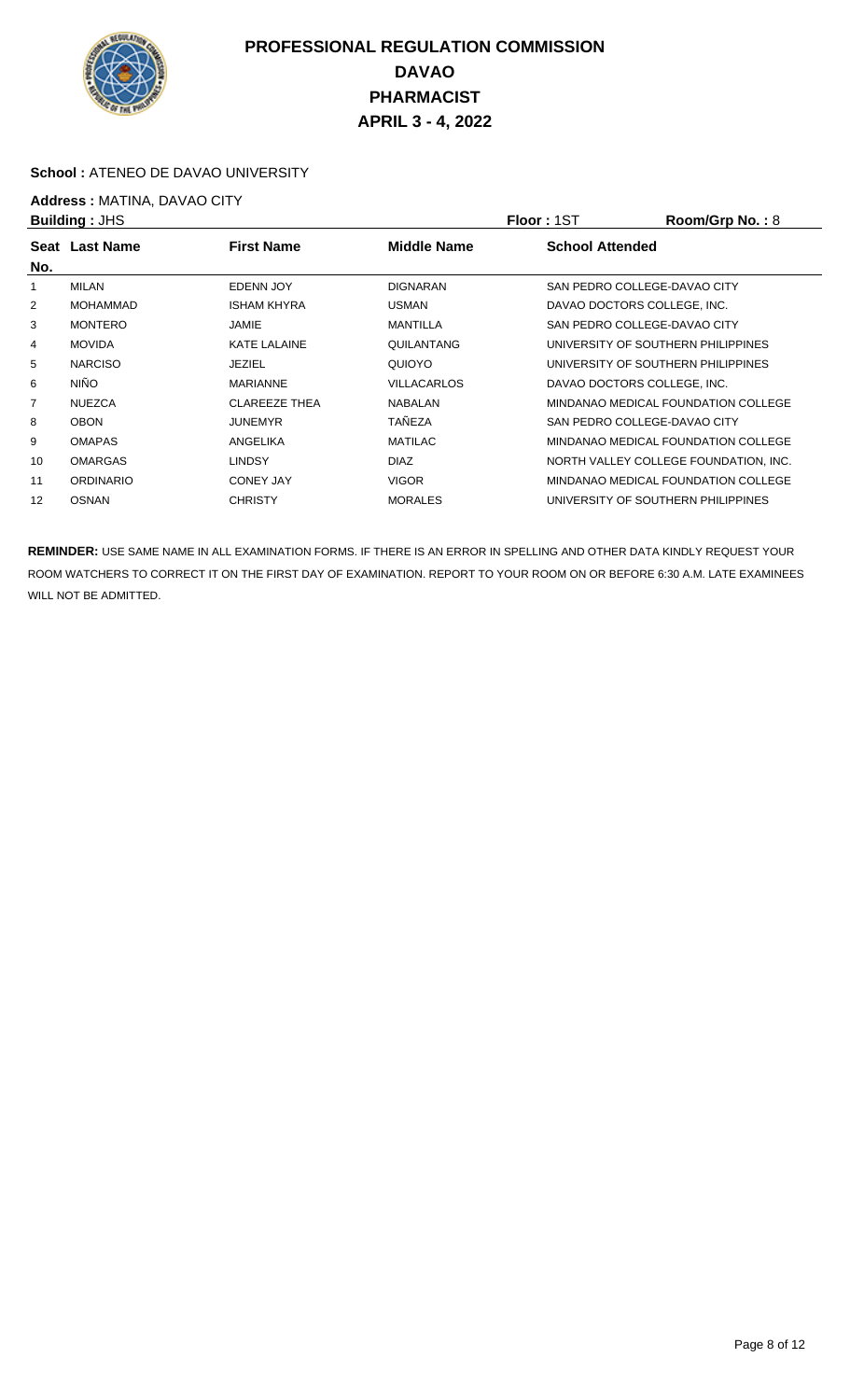

#### **School :** ATENEO DE DAVAO UNIVERSITY

## **Address :** MATINA, DAVAO CITY

|     | <b>Building: JHS</b> |                        |                  | <b>Floor: 1ST</b>      | Room/Grp No.: 9                             |
|-----|----------------------|------------------------|------------------|------------------------|---------------------------------------------|
|     | Seat Last Name       | <b>First Name</b>      | Middle Name      | <b>School Attended</b> |                                             |
| No. |                      |                        |                  |                        |                                             |
|     | <b>PACATANG</b>      | <b>PATTI ZIEBEL</b>    | <b>DUPA</b>      |                        | TAGUM DOCTORS COLLEGE, INC.                 |
| 2   | PAJARILLAGA          | <b>RIZA MAY ANN</b>    | <b>MINOZA</b>    |                        | MINDANAO MEDICAL FOUNDATION COLLEGE         |
| 3   | <b>PALUCA</b>        | <b>JHON KIER</b>       | <b>MORAL</b>     |                        | UNIVERSITY OF SOUTHERN PHILIPPINES          |
| 4   | <b>PANAGUITON</b>    | MARY JESZA             | AREVALO          |                        | UNIVERSITY OF SOUTHERN MINDANAO-KABACAN     |
| 5   | <b>PANTONE</b>       | ALEXA JOIE             | <b>NOTARTE</b>   |                        | SAN PEDRO COLLEGE-DAVAO CITY                |
| 6   | <b>PAPARON</b>       | <b>NAVEE KITS</b>      | <b>NIEVES</b>    |                        | MINDANAO MEDICAL FOUNDATION COLLEGE         |
| 7   | <b>PARCASIO</b>      | <b>MADONNA LEE</b>     | <b>PANIAGUA</b>  |                        | UNIVERSITY OF SOUTHERN PHILIPPINES          |
| 8   | <b>PARDILLA</b>      | ELLA MAE               | <b>ALIZER</b>    |                        | SAN PEDRO COLLEGE-DAVAO CITY                |
| 9   | PARPARAN             | <b>PRINCESS MAE</b>    | <b>MARFIL</b>    |                        | MINDANAO MEDICAL FOUNDATION COLLEGE         |
| 10  | <b>PASCUA</b>        | <b>JULMARIE CLAIRE</b> | <b>CENTINO</b>   | <b>DAVAO</b>           | UNIVERSITY OF THE IMMACULATE CONCEPTION-    |
| 11  | <b>PENDON</b>        | <b>JOFREY TONI</b>     | <b>CUIZON</b>    |                        | SAN PEDRO COLLEGE-DAVAO CITY                |
| 12  | <b>PIOQUINTO</b>     | ANDREA                 | <b>TANGUILIG</b> |                        | ST. ALEXIUS COLLEGE (for.DOCTORS CHSF, INC) |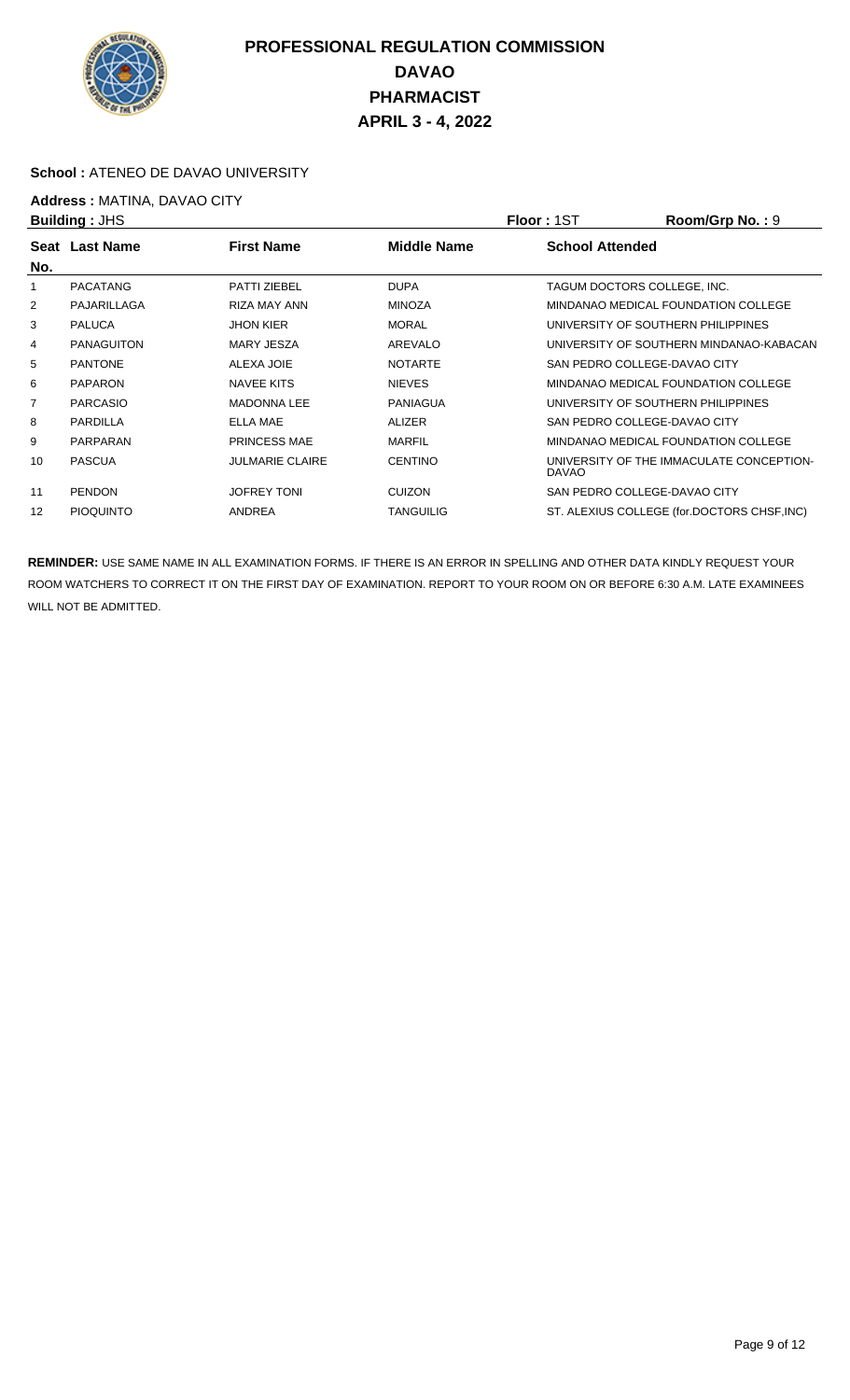

#### **School :** ATENEO DE DAVAO UNIVERSITY

## **Address : MATINA, DAVAO CITY**<br>**Building : JHS**

| <b>Building: JHS</b> |                  |                        | <b>Floor: 1ST</b> | Room/Grp No.: 10       |                                             |
|----------------------|------------------|------------------------|-------------------|------------------------|---------------------------------------------|
|                      | Seat Last Name   | <b>First Name</b>      | Middle Name       | <b>School Attended</b> |                                             |
| No.                  |                  |                        |                   |                        |                                             |
|                      | PUNZALAN         | <b>JOCYL MAE</b>       | <b>PONESTO</b>    |                        | MINDANAO MEDICAL FOUNDATION COLLEGE         |
| 2                    | QUILINDERINO     | <b>CLAIRE MARGARET</b> | <b>CORTEJOS</b>   |                        | MINDANAO MEDICAL FOUNDATION COLLEGE         |
| 3                    | QUINOVIVA        | <b>STEPHANIE</b>       | <b>RESTON</b>     | DAVAO                  | UNIVERSITY OF THE IMMACULATE CONCEPTION-    |
| $\overline{4}$       | <b>RUFINO</b>    | <b>MIKEE</b>           | <b>JODICPA</b>    | KIDAPAWAN              | KIDAPAWAN DOCTORS COLLEGE, INC-             |
| 5                    | <b>RUYERAS</b>   | <b>JANELLE ARISHA</b>  | <b>PAGASPAS</b>   |                        | MINDANAO MEDICAL FOUNDATION COLLEGE         |
| 6                    | <b>SALIDDIN</b>  | <b>AFNAN</b>           | <b>CENTI</b>      |                        | UNIVERSIDAD DE ZAMBOANGA (for.ZAEC)         |
| 7                    | <b>SANDIGAN</b>  | SHAIRA ANN             | PAGUNTALAN        |                        | ST. ALEXIUS COLLEGE (for.DOCTORS CHSF, INC) |
| 8                    | SANTILLAN        | <b>MERRY MUFFET</b>    | CASTILLANO        |                        | NORTH VALLEY COLLEGE FOUNDATION, INC.       |
| 9                    | <b>SAROMINES</b> | <b>QUEENIE FAYE</b>    | <b>GOMEZ</b>      |                        | TAGUM DOCTORS COLLEGE, INC.                 |
| 10                   | SASI             | <b>HAZEL JOY</b>       | <b>ALVAREZ</b>    |                        | NORTH VALLEY COLLEGE FOUNDATION, INC.       |
| 11                   | <b>SIDAYON</b>   | <b>HAZEL MAE</b>       | <b>TORIAGA</b>    |                        | TAGUM DOCTORS COLLEGE, INC.                 |
| 12                   | <b>SOLAIMAN</b>  | <b>NORSEDA</b>         | <b>SOCOR</b>      |                        | LICEO DE CAGAYAN UNIVERSITY                 |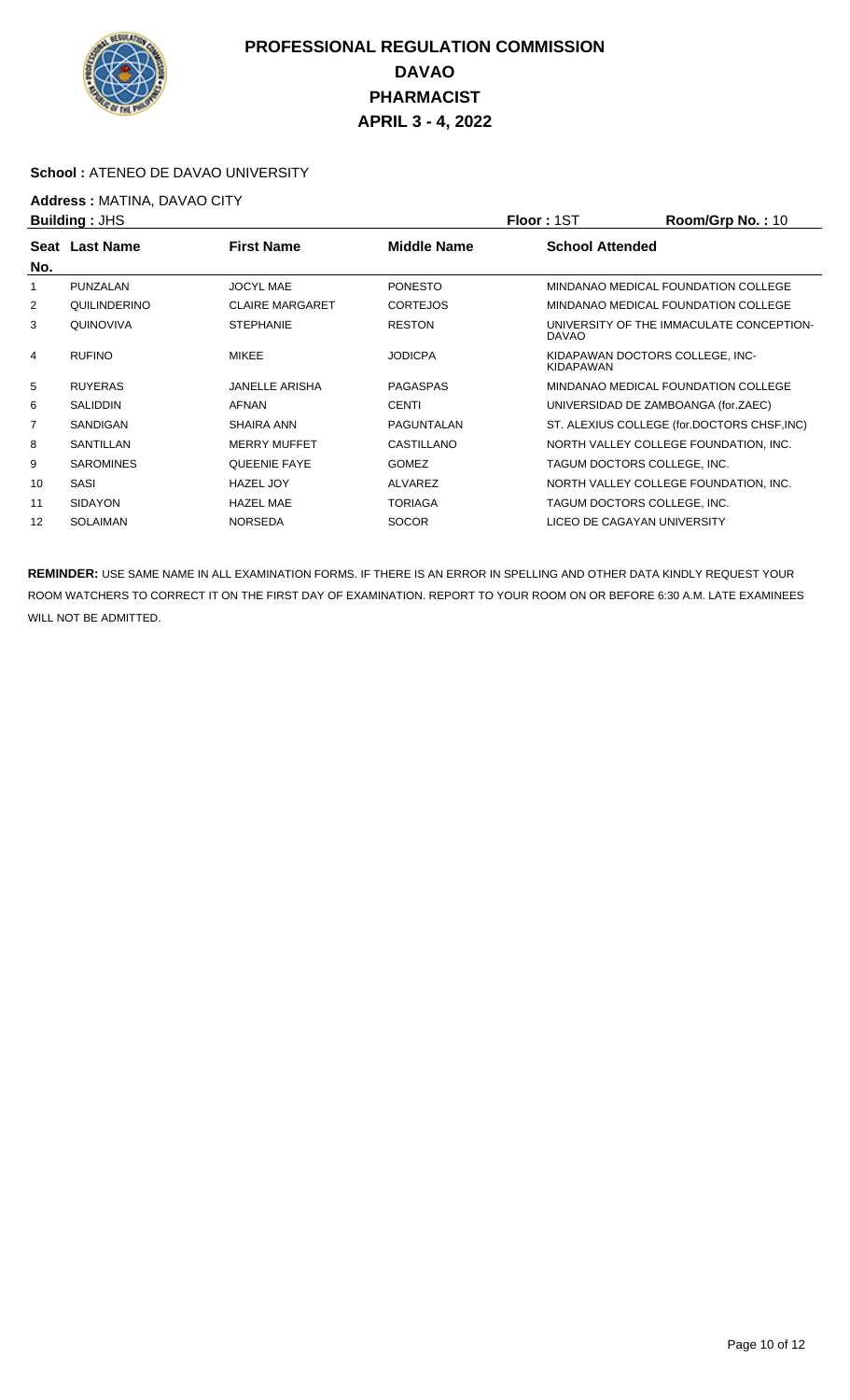

#### **School :** ATENEO DE DAVAO UNIVERSITY

## **Address :** MATINA, DAVAO CITY

|                | <b>Building: JHS</b> |                         |                     | <b>Floor: 1ST</b>      | Room/Grp No.: 11                        |
|----------------|----------------------|-------------------------|---------------------|------------------------|-----------------------------------------|
| No.            | Seat Last Name       | <b>First Name</b>       | <b>Middle Name</b>  | <b>School Attended</b> |                                         |
|                | SOLIJON              | LEIANNE                 | <b>VILLACASTIN</b>  |                        | TAGUM DOCTORS COLLEGE. INC.             |
| 2              | <b>SOLLANO</b>       | <b>KARL DENNIS</b>      | <b>OLAM</b>         | KIDAPAWAN              | KIDAPAWAN DOCTORS COLLEGE, INC-         |
| 3              | <b>SUAN</b>          | <b>KAREN</b>            | <b>BUENCUCHILLO</b> | <b>KIDAPAWAN</b>       | KIDAPAWAN DOCTORS COLLEGE, INC-         |
| 4              | <b>SUMABONG</b>      | ANNA PAULA MAE          | <b>SOBRECAREY</b>   |                        | MINDANAO MEDICAL FOUNDATION COLLEGE     |
| 5              | <b>TABAYOYONG</b>    | AIAN JOY                | <b>MORAGAS</b>      |                        | MINDANAO MEDICAL FOUNDATION COLLEGE     |
| 6              | <b>TAN</b>           | <b>JOHN CHRISTOPHER</b> | <b>TAN</b>          |                        | SAN PEDRO COLLEGE-DAVAO CITY            |
| $\overline{7}$ | <b>TECSON</b>        | <b>CRYSTAL LHYKA</b>    | <b>LUCARIZA</b>     |                        | TAGUM DOCTORS COLLEGE, INC.             |
| 8              | <b>TEJADA</b>        | <b>QUEEN DOLLY</b>      | <b>BARONG</b>       |                        | MINDANAO MEDICAL FOUNDATION COLLEGE     |
| 9              | <b>TIMARIO</b>       | KATHERINE KAYE          | <b>BARONG</b>       |                        | UNIVERSITY OF SOUTHERN PHILIPPINES      |
| 10             | <b>TIPONTIPON</b>    | <b>SHEILA MAY</b>       | <b>CANENCIA</b>     |                        | TAGUM DOCTORS COLLEGE. INC.             |
| 11             | <b>TONGCUA</b>       | <b>FRIETZY</b>          | <b>FERNANDEZ</b>    |                        | UNIVERSITY OF SOUTHERN MINDANAO-KABACAN |